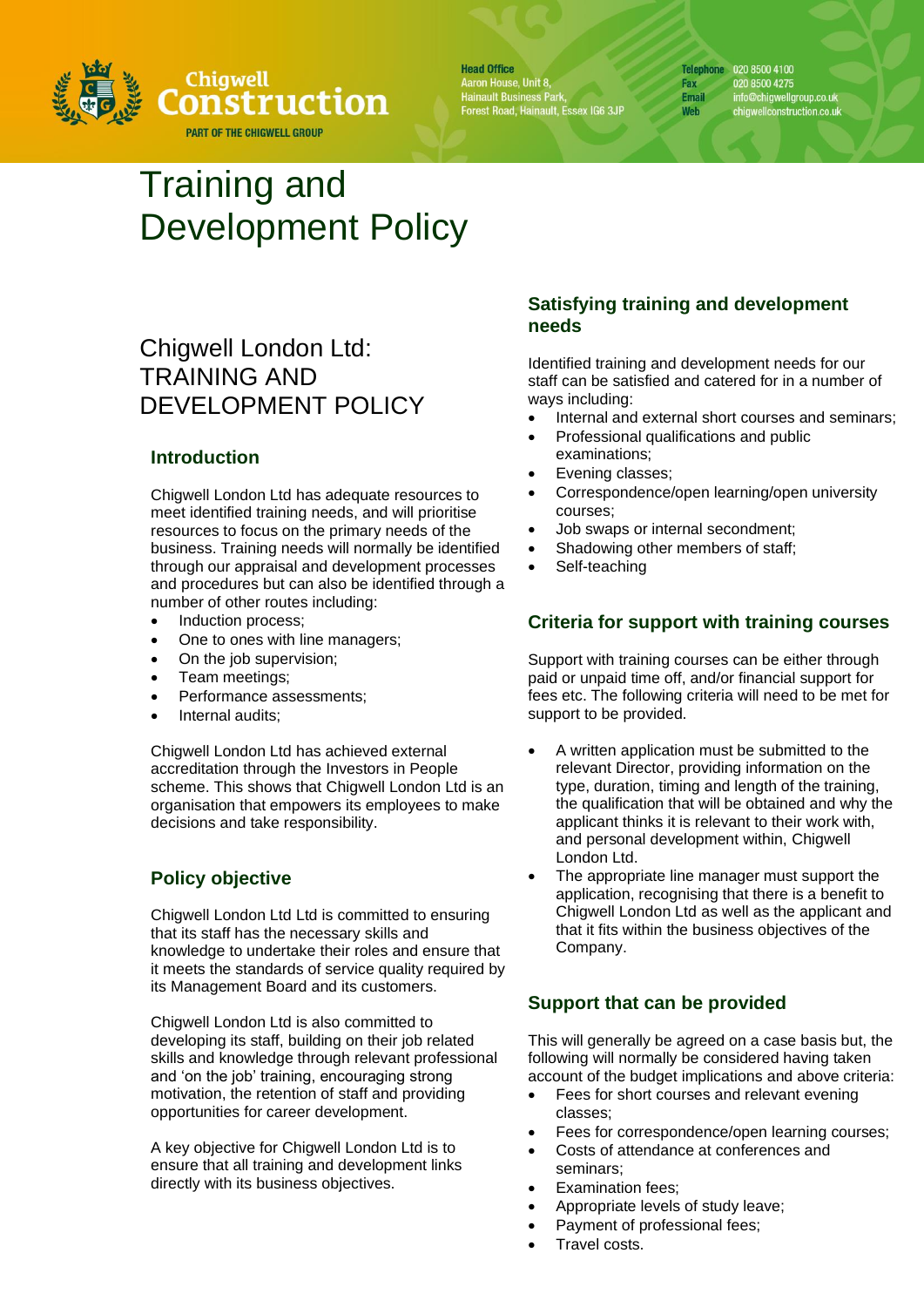



### Training and Development Policy

# **Evaluating training**

All staff attending training courses, seminars and conferences will be required to complete post course evaluations with their respective line manager. Where staff are undertaking a professional qualification, a report each term will be required.

### **Company Training Plan**

The Managing Director and Training Director have overall responsibility for training and will be responsible for working with Senior Managers and Supervisors to formulate the Company Training Programme. In this context, training means the imparting of information and skills to all members of staff to enable those persons to be deemed qualified and competent to perform the tasks in question with confidence and without the need for constant close personal supervision. It is the policy of Chigwell London Ltd to ensure that its staff are trained to the very highest standards to enable them to perform their duties with distinction.

Procedures are in place to ensure that all operatives, site supervisors and managerial staff are properly and adequately trained with regard to the tasks demanded of them under the various contracts they are assigned to. In addition, all staff receive further training as part of the Company's on-going Personal Development Plan.

Details of training and courses undertaken by our staff will be kept within their respective personal files, which will also detail and record the tasks that each individual is deemed competent and qualified to undertake.

All Site Operatives are employed as full-time employees and are fully skilled, competent and possess all relevant qualifications and certificates.

It is the policy of Chigwell London Ltd to recruit staff with the correct qualifications for the job that they have applied for and, in conjunction with the local colleges and local labour initiative schemes; we recruit apprentices on the modern apprenticeship schemes and adults who are looking to change their career paths. If any of our unskilled labour force have, or appear to have, the capability and desire to learn a particular trade, we will offer them the opportunity, support and financial assistance to pursue this through a recognised college and 'on the job training'.

Chigwell London Ltd offers enhanced conditions of employment and remuneration packages and provides on-going training, which produces a committed, dedicated and professional workforce.

This is evidenced in the large number of employees that have been with the Company for over 20 years and the relatively low turnover of staff. The Directors of the Company are available to speak to any and all employees on a one-to-one basis; they are not just a faceless name.

#### **Apprentices**

Chigwell London Ltd recognises that there is a national shortage of skilled labours in the construction industry and understands that it affects us in our business objectives. We deal positively with this problem by making approaches and delivering presentations to local schools, colleges, careers offices etc to encourage the younger generation to take up apprenticeships with us within their local community, helping to bridge the skills gap that exists. We have apprentices in place on a number of similar contracts. Our commitment to apprentices has been noted on at both local and national levels.